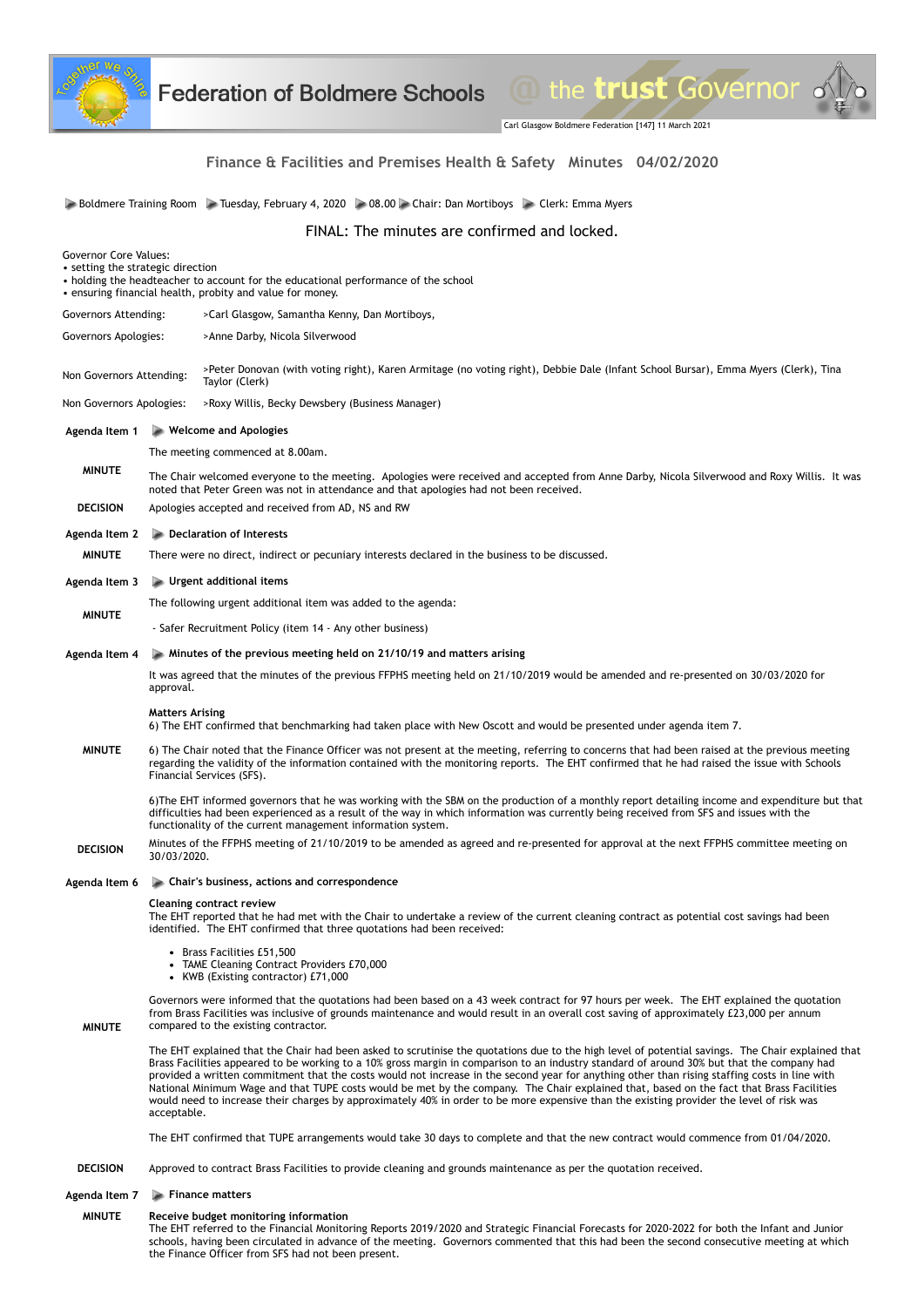INFANTS - Referring to concerns raised regarding the validity of the information contained within previous reports, the Chair asked the EHT if he was satisifed that the reports were accurate. The EHT responded that the reports were based on the worst case scenario, adding that the reports were accurate as at 13/01/2020 when they had been produced but that the financial picture had since changed. The EHT reported all expenditure had now been closed for the financial year and there would be no additional unexpected expenditure. Governors were advised that the Business Manager would calculate the outturn figure in due course.

The Chair referred to questions relating to the reports that had been circulated prior to the meeting for consideration. Highlighting that the anticipated deficits in both schools had reduced since the last reported position, the Chair queried whether this had been as a result of management action. The EHT provided an overview of the reasons for the deficit reductions in each school as detailed within the reports.

The EHT reported that all additional income was due to be received as per the forecasts.

The EHT highlighted the staffing spend at 81.1%, stating that any further reductions to staffing as a result of the deficit would be detrimental to safeguarding and child protection.

The Chair suggested that the financial situation was only likely to worsen and highlighted the need for benchmarking to be undertaken in order to share best practice. The EHT acknowledged and agreed, adding that the use of carry forward to balance the budget would mean the schools were likely to be a focus of the LA.

Governors asserted the need for accurate figures moving forward in order to be able to make appropriate decisions. KA highlighted that it was difficult to extract information from the management information system and that the system was not as good as it should be. The EHT confirmed that he had raised governors' concerns with SFS and suggested that governors could consider retendering the contract. The Chair agreed this would be prudent and agreed to support the tendering process. Governors were unanimously in agreement to retender the contract for financial services.

JUNIORS - It was noted that the £50,000 budget for school development as referenced on page 5 of the report was incorrect and should have read £5,000.

A governor queried whether any carry forward in excess of 8% would be clawed back by the LA. The EHT confirmed that an LA policy relating to carry forward clawback was in the process of being approved.

The EHT informed governors it was anticipated the deficit would reduce further by between £20,000 and £30,000, adding that any carry forward was being used on staffing and resources for existing pupils. KA highlighted the importance of ensuring future carry forward balances in excess of 8% were committed.

The Chair highlighed that staffing was 86% to which the EHT responded to confirm that the figure would reduce.

#### **Schools Financial Value Standard**

It was confirmed that the completed assessment form would be presented at the next meeting of the FFPHS committee in order to be approved as a Chair's Action by the Chair of Governors and submitted by the 31/03/2020 deadline. It was agreed that the Chair's Action would be approved at the FGB meeting on 21/04/2020.

### **Quotes/Tenders for work**

Discussed under agenda item 6.

#### **Review and adopt internal financial management procedures**

The Bursar confirmed that the school adhered to the LA Schools Financial Procedures Manual, adding that procedures had not been raised in any recent audits as an area of concern. It was agreed that the Chair would undertake a spot check of the procedures and would report back at the next meeting of the FFPHS committee.

### **Review of service providers / traded services**

The EHT confirmed that a review of all contracts had been undertaken.

### **BJS School Fund audit**

The EHT referred to the School Fund Audit Report 01/01/2018 - 31/12/2018, having been circulated in advance of the meeting. The EHT highligthed that one recommendation had been made in respect of the use of the LA self-evaluation.

### **School Lettings**

The EHT provided an overview of the letting agreements in place for the training room, teaching school and external clubs.

#### **Benchmarking**

The EHT reported that benchmarking had ben undertaken with New Oscott and provided an overview of the findings, Governors discussed the savings identified from retendering the cleaning contract as a result of benchmarking and possible further savings by changinng catering contractor. The EHT hihglighted that the anticipated end of year position for New Oscott would be a £26,000 deficit.

The Chair sought assurance in relation to staffing percentages. The EHT reported that the average across the Sutton Coldfield Consortium was 88%, adding that the recommended 70-75% was unrealistic.

### **ACTION**  Chair to undertake a spot check of financial management procedures and report back at next FFPHS meeting.

**DECISION**  Contract for financial services currently provided by SFS to be re-tendered. Receive and accept the Financial Monitoring Reports 2019/2020 and Strategic Financial Forecasts for 2020-2022 as presented Receive and accept the BJS School Fund Audit Report 01/01/2018 - 31/12/2018

**CHALLENGE Is the EHT satisfied that the financial reports are accurate? Is the reduction is deficit budgets a result of management action? Benchmarking should be undertaken in order share best practice. Will balances in excess of 8% be clawed back by the LA?**

### **Agenda Item 8 City Wide Follow Up Audit**

- **MINUTE** The EHT referred to the Citywide follow-up validation action plan, having been circulated in advance of the meeting. The EHT highlighted references to the use of carry forward to set a balanced budget.
- **DECISION**  Receive and accept the validation follow-up action plan.

### **Agenda Item 9 Staffing matters**

# **MINUTE Staffing update**

The EHT provided an overview of the placement of staff and current staff absence. Governors were advised that temporary teaching contracts were under review.

The EHT confirmed that Business Manager services continued to be purchased from Minworth and that the future sustainability of the arrangements were in the process of being reviewed.

The EHT reported that staffing ratios had reduced slightly as a result of a staff resignation. Governors were advised that a replacement was being considered with a view to looking at potential opportunities to offer staff progression with a view to ensuring retention.

Governors were advised that additional BIB funding would be utilised to fund a teaching assistant post.